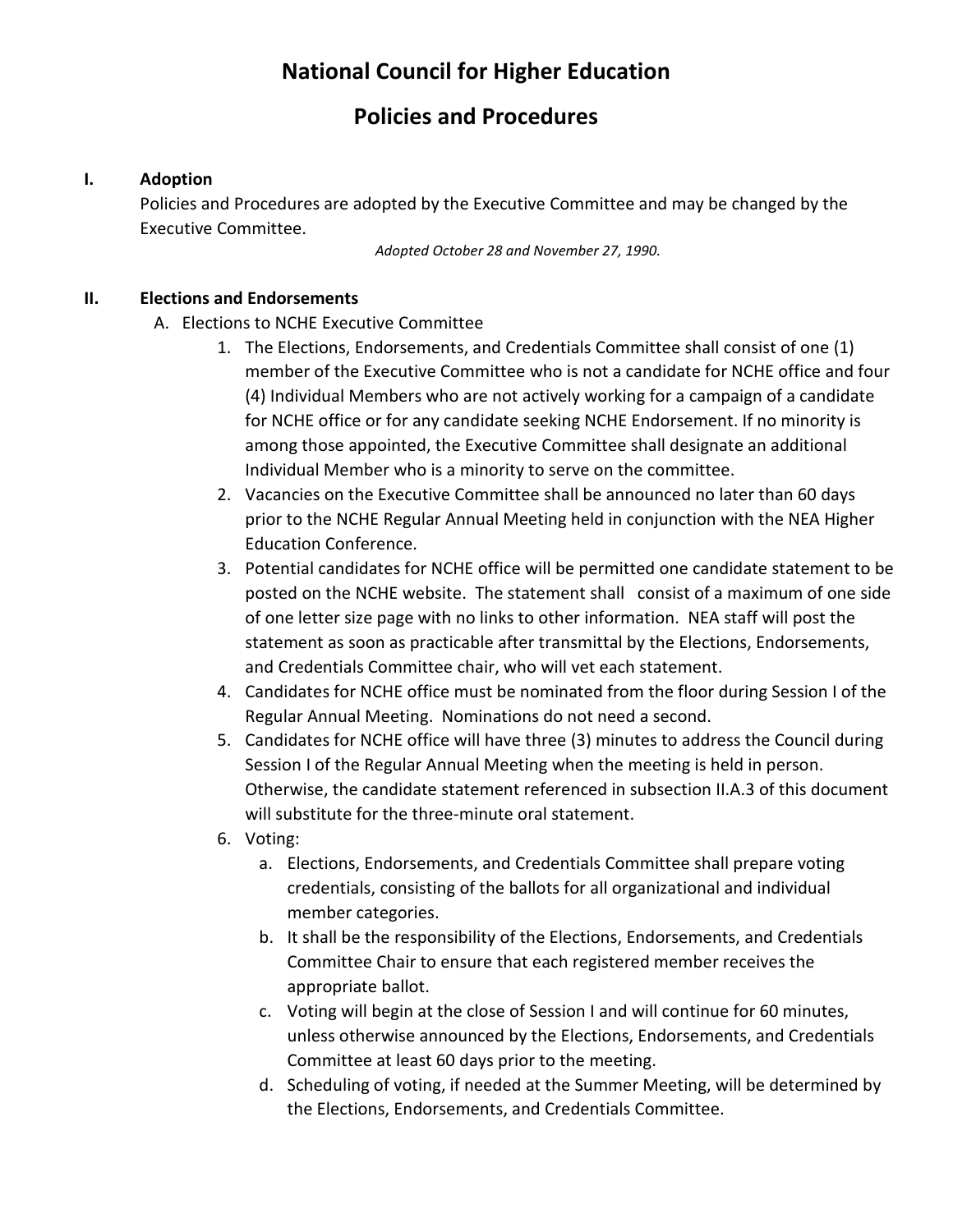- e. The Elections, Endorsements, and Credentials Committee shall count the ballots after the polls are closed. Each candidate shall be permitted one observer during the counting, but observers shall in no way assist in the tabulations.
- 7. Results:
	- a. The Elections, Endorsements, and Credentials Committee Chair shall announce the results.
	- b. The Elections, Endorsement, and Credentials Committee Chair shall ensure that tally sheets and other election materials are stored properly in NCHE files at the NEA.
- 8. Runoff Elections: Runoff election details shall be announced and conducted in accordance with the Constitution.

*Adopted October28, 1990; Revised January 20, 1992, November20, 1994, December 6, 1998, March 10, 2019, August 10, 2019; February 21, 2021*

- B. Endorsement of NEA Candidates:
	- 1. The Executive Committee shall charge the Elections, Endorsements, and Credentials Committee with reviewing candidates for NEA office as well as develop questions to be asked of the candidates.
	- 2. Endorsement Procedure
		- a. The President, on behalf of the Elections, Endorsements, and Credentials Committee, shall send to each announced candidate information explaining the endorsement procedures.
		- b. Candidate responses shall be forwarded to the Elections, Endorsements, and Credentials Committee.
		- c. The Elections, Endorsements, and Credentials Committee shall ensure, when possible, that candidate statements are provided to registered members at NCHE meetings at which consideration of the endorsements will occur.
		- d. All declared candidates for NEA Office seeking the endorsement of NCHE shall be invited to address the Council during Session 1 of the Regular Annual Meeting or summer meetings as appropriate. Each candidate, upon acceptance of the invitation and provision of the candidate statement, may speak in person, provide a video, or send a surrogate to speak on their behalf at the meeting. In no event shall any presentation be longer than 3 minutes.
		- e. Voting for candidates seeking endorsement for NEA office shall occur at the Regular Annual Meeting in concert with the elections at the Regular Annual Meeting and at the summer meeting, as appropriate.
		- f. Each endorsed candidate shall be given up to 100 labels stating "Endorsed by NCHE" for use in campaigning.
- C. All election and endorsement materials, including ballots and papers used in tabulating results, shall be kept in the NCHE office until the term of those elected has expired.

*Adopted November 27, 1990; Revised October 26, 1991, November 20, 1994, September 24, 1995, December 6, 1998, March 10, 2019, February 20, 2020*

#### **III. Meetings**

A. Agendas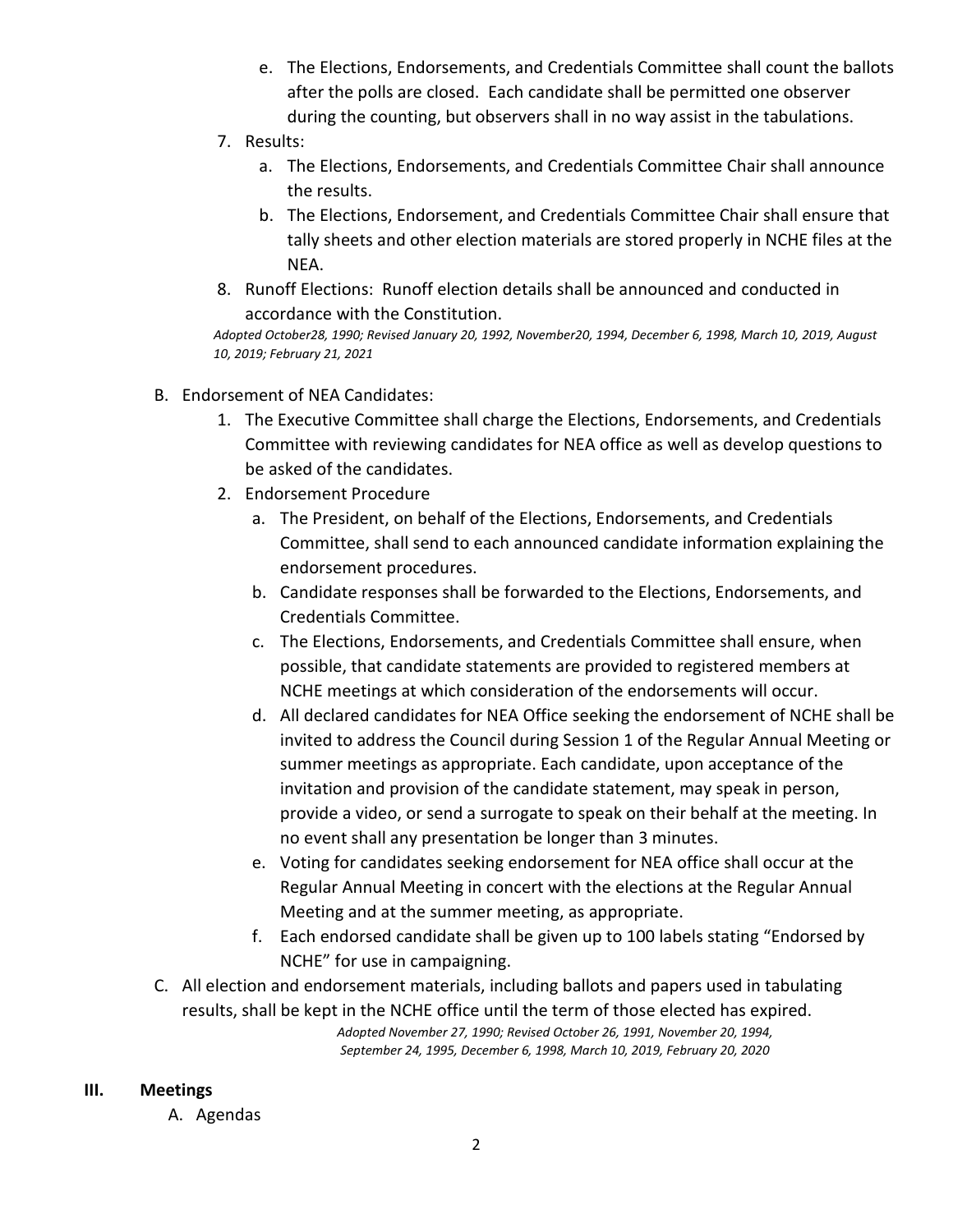- 1. The agenda for the Regular Annual Meeting shall include but not be limited to:
	- a. Reports of the President, Treasurer, and Membership Chair
	- b. Election of Executive Committee Members, as appropriate
	- c. Approval of the NCHE budget 7-pfor the next fiscal year.
	- d. Adoptions of official positions of NCHE
	- e. Consideration of proposed amendments to the Constitution and Bylaws.
- 2. Consideration of the endorsement of candidates for NEA office.
	- a. The agenda for the Sumer Meeting shall include but not be limited to:
	- b. Development of strategies for the adoption of NCHE positions at the NEA RA, including establishment of a communication network for the RA floor and assignment of speakers on NCHE new business items and resolutions
	- c. Endorsement of NEA candidates, as appropriate
	- d. Schedule for reconvening during the NEA RA as needed to continue the business of the Council, including adjournment with the close of the RA. *Adopted October 28, 1990; Revised November 20, 1994, March 10, 2019*

# **IV. Committees**

- A. Standing Committees
	- 1. Elections, Endorsements, and Credentials Committee
	- 2. Awards Committee
	- 3. Financial Review Committee
	- 4. Other committees as deemed necessary
- B. Committee members shall attend all meetings. Absence from two (2) consecutive meetings may be considered cause for dismissal from the committee.
- C. Committees shall:
	- 1. Complete the charges assigned by the President or Executive Committee, as appropriate
	- 2. Report to the Executive Committee and Council, as appropriate.
	- 3. Meet only at the authorization of the President or Executive Committee, as appropriate.
	- 4. Operate within the budget provided by the President or Executive Committee, as appropriate.

*Adopted October 28, 1990; Revised November 20, 1994, March 10, 2019*

### **V. Executive Committee**

The Executive Committee shall

- A. Discharge the duties specified in the Constitution and Bylaws
- B. Exercise the general authority of the Council between Council meetings
- C. Meet at a minimum:
	- 1. Prior to the Regular Annual Meeting
	- 2. Prior to the Summer Meeting
	- 3. By conference call or in person at least six (6) times annually *Adopted October 28, 1990; Revised November 20, 1994*

### **VI. Newsletter**

A. Newsletter files shall be maintained in the Council's official files.